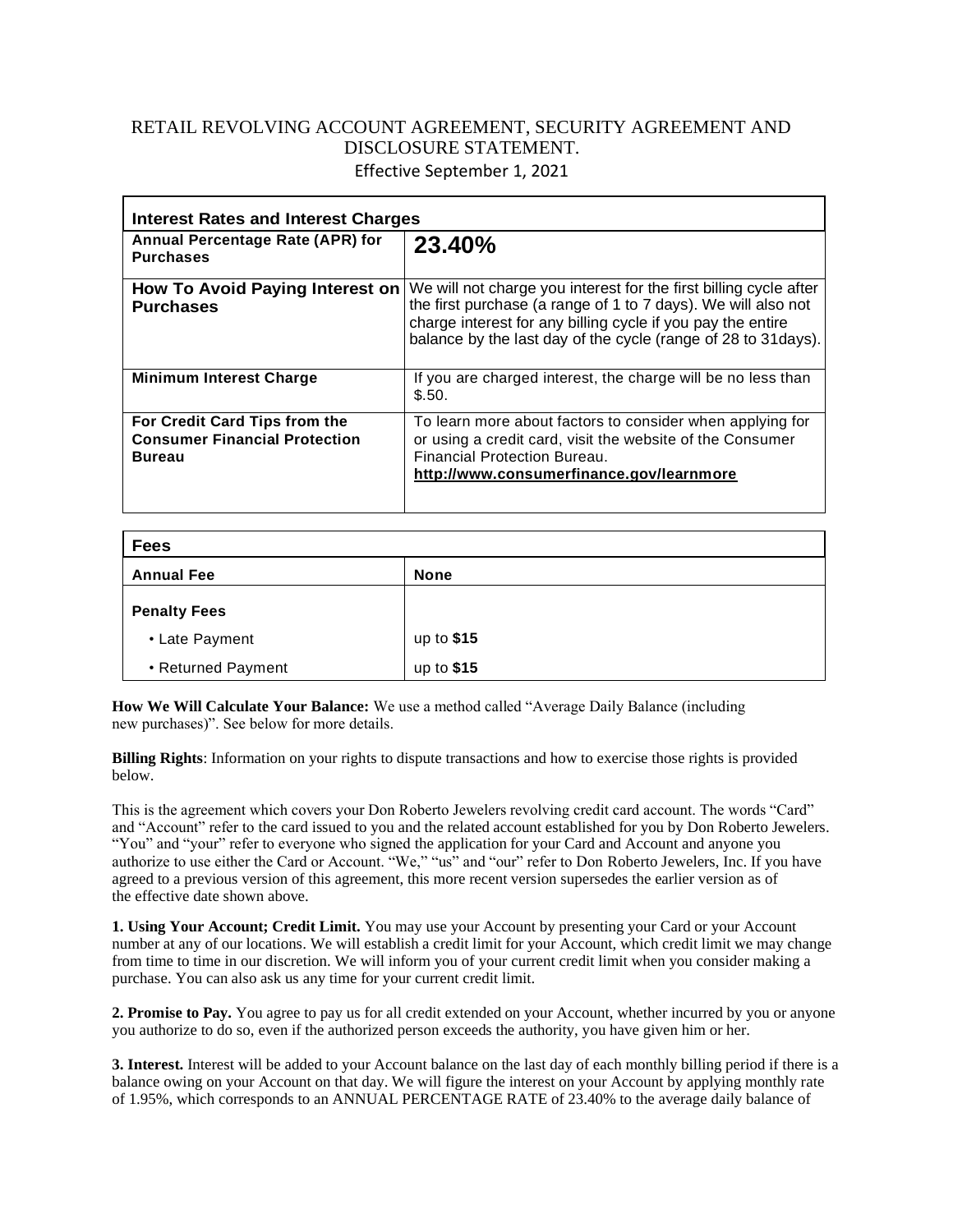your account for the billing cycle (including new purchases and deducting payments and credits made during the billing period). To get the "average daily balance" we take the beginning balance of your account each day, add any new purchases, and subtract any payments or credits. This gives us the daily balance. Then, we add up all the daily balances for the billing cycle and divide the total by the number of days in the billing cycle. This gives us the "average daily balance". If interest is imposed for a billing period, it will be at least 50¢.Grace period. We will not charge you interest for the first cycle after the first purchase (a short cycle ranging between 1 to 7 days). We will also not charge interest for any billing cycle if you pay the entire balance by the last day of cycle (a range of 28 to 31 days).

**4. Payments.** You may pay the outstanding balance on your Account in full each month or you can pay in monthly installments. If you decide to pay in monthly installments, you must pay at least the Minimum Payment Amount on or before the payment due date. The "Minimum Payment Amount" will be an amount you and we agree upon at the time of your initial or any subsequent purchase. Once agreed, the Minimum Payment Amount will remain the same until your next purchase or your Account balance is repaid, whether or not you decide to make higher payments in between.

**5. Security Interest.** For the purpose of securing your payment of the purchase price and related interest and other charges identified by this Agreement, we reserve and retain, and you hereby grant to us, a security interest in the goods you purchase from us (the "Collateral") pursuant to the California Commercial Code ("UCC") Sections 2401, 9201 and 9203, respectively. This means that if you default in making your payments or fail to meet any other obligation under this Agreement, we may recover the Collateral. You hereby agree to surrender the Collateral to us upon our demand after any default of your payment obligations. Following recovery of the Collateral, we will dispose of it in accordance with State law under the provisions of Division 9 of the California UCC. You acknowledge that our security interest is properly perfected under Division 9 of the UCC. Because State law controls the validity of liens under Federal bankruptcy law, our ability to recover the Collateral is valid upon the filing of a bankruptcy case and cannot be avoided by a bankruptcy trustee under 11 U.S.C. Section 544.

**6. Other Charges.** Your account will also be charged:

- A Late Charge of up to \$15 if we do not receive your payment within 15 days of its due date.
- A Dishonored Check Charge of up to \$15 if your payment check or similar item is not paid by your financial institution upon presentation.
- A charge equal to the amount of the extra expenses we incur to collect the amount you owe us because (a) you have removed the Collateral from California without our permission; (b) you have moved your residence but failed to notify us of your new address; or (c) you have failed to communicate with us for a least 45 days following your default.

**7. Changes in Terms.** You agree that we may modify or delete any of the terms of this agreement, or add new terms to this agreement, at any time; provided that we give you advance written notice of such changes, if then required by law. Unless we otherwise specify, any such changes will apply to your then existing Account balance and to any new purchases made thereafter.

**8. Credit and Financial Information.** You agree to give us updated information upon request or if there is a material adverse change to your financial condition, such as loss of income. You agree that from time to time we may (a) obtain from other sources credit and other information relating to your employment and/or financial condition, and (b) provide information concerning your Account to credit bureaus and others as permitted by applicable privacy law.

**9. Default.** You will be in default if one or more of your payments has not been received by us on or before the payment due date or if you breach any other provision in this agreement. If you are in default, we may (a) suspend your right to obtain more credit under this agreement, (b) declare all of the outstanding balance in your Account to be immediately due and payable, (c) enforce our rights against the Collateral in accordance with this agreement and the law, and/or (d) terminate the Account.

**10. Termination.** You or we may terminate your Account by giving the other party written notice of the termination at any time. Our notice to you will be at least 30 days in advance of the termination unless you are then in default under this agreement, in which case no advance notice is required. Upon termination of your Account, you agree to surrender your Card to us.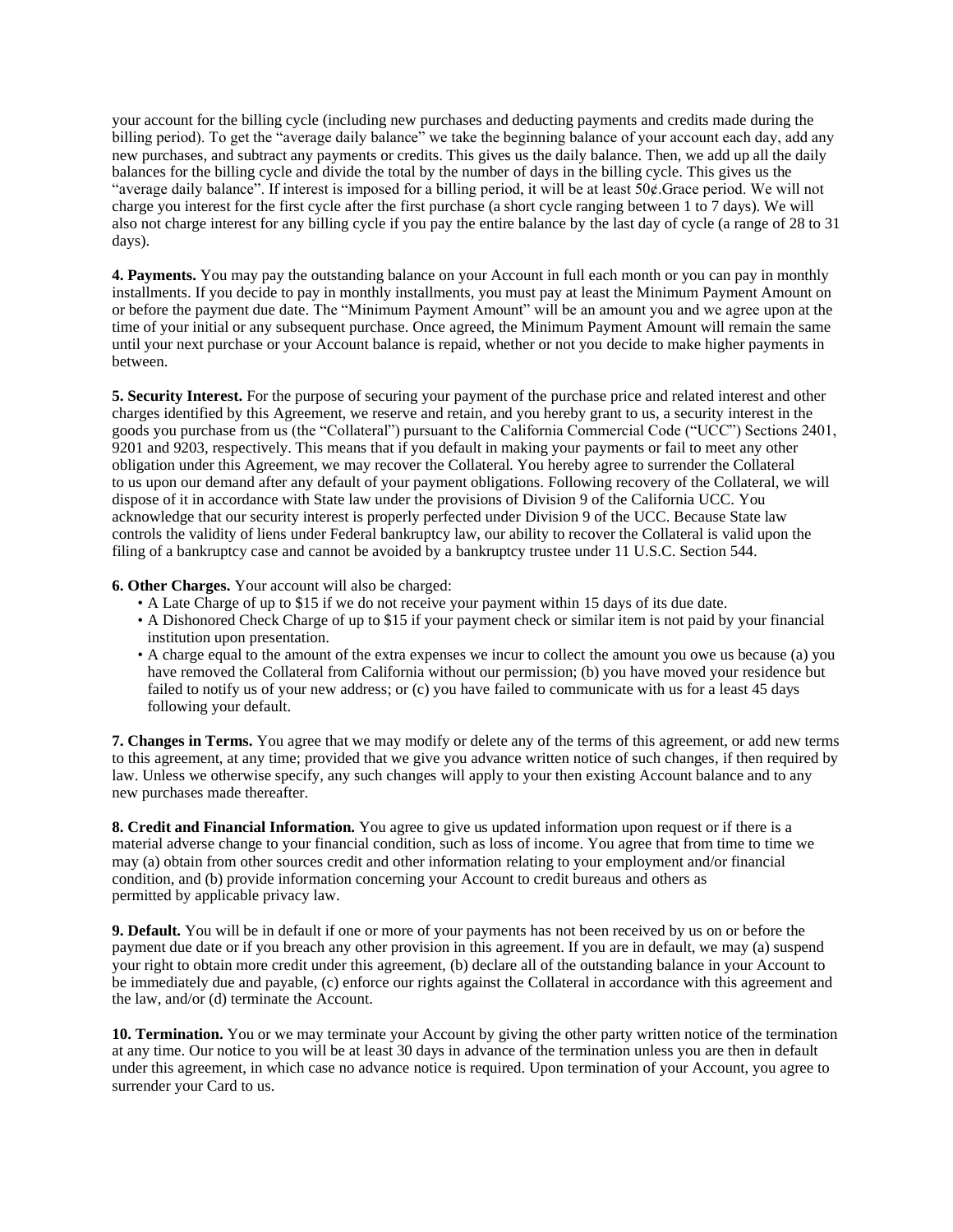**11. Governing Law.** This agreement will be governed by the laws of the State of California without regard to that state's choice of law provisions.

**12. Liability for Loss of Card.** Unauthorized Use. You agree to notify us promptly if you lose your Card. If you notice the loss or theft of your credit card or a possible unauthorized use of your card, you should write to us immediately at the address listed on your bill or call us at the telephone number shown on your bill. You will not be liable for any unauthorized use that occurs after you notify us. You may, however, be liable for unauthorized use that occurs before your notice to us. In any case, your liability will not exceed \$50.

## **NOTICE: ANY HOLDER OF THIS CONSUMER RETAIL REVOLVING ACCOUNT AGREEMENT IS SUBJECT TO ALL CLAIMS AND DEFENSES WHICH THE DEBTOR COULD ASSERT AGAINST THE SELLER OF GOODS OR SERVICES OBTAINED PURSUANT HERETO OR WITH THE PROCEEDS HEREOF. RECOVERY HEREUNDER BY THE DEBTOR SHALL NOT EXCEED AMOUNTS PAID BY THE DEBTOR HEREUNDER.**

## *Your Billing Rights: Keep This Document For Future Use*

**The personal information you collect about me is subject to the current Don Roberto Jewelers Privacy Policy located at [www.donrobertojewelers.com/privacy-policy.](http://www.donrobertojewelers.com/privacy-policy)**

This notice tells you about your rights and our responsibilities under the Fair Credit Billing Act.

*What To Do If You Find A Mistake On Your Statement*

If you think there is an error on your statement, write to us at:

Don Roberto Jewelers, Inc. 205 Avenida Fabricante San Clemente, CA 92672

In your letter, give us the following information:

- *Account information*: Your name and account number.
- *Dollar amount*: The dollar amount of the suspected error.
- *Description of problem*: If you think there is an error on your bill, describe what you believe is wrong and why you believe it is a mistake.

You must contact us:

• Within 60 days after the error appeared on your statement.

You must notify us of any potential errors in writing. You may call us, but if you do, we are not required to investigate any potential errors and you may have to pay the amount in question.

*What Will Happen After We Receive Your Letter*

When we receive your letter, we must do two things:

1. Within 30 days of receiving your letter, we must tell you that we received your letter. We will also tell you if we have already corrected the error.

2. Within 90 days of receiving your letter, we must either correct the error or explain to you why we believe the bill is correct.

While we investigate whether or not there has been an error:

- We cannot try to collect the amount in question, or report you as delinquent on that amount.
- The charge in question may remain on your statement, and we may continue to charge you interest on that amount.
- While you do not have to pay the amount in question, you are responsible for the remainder of your balance.